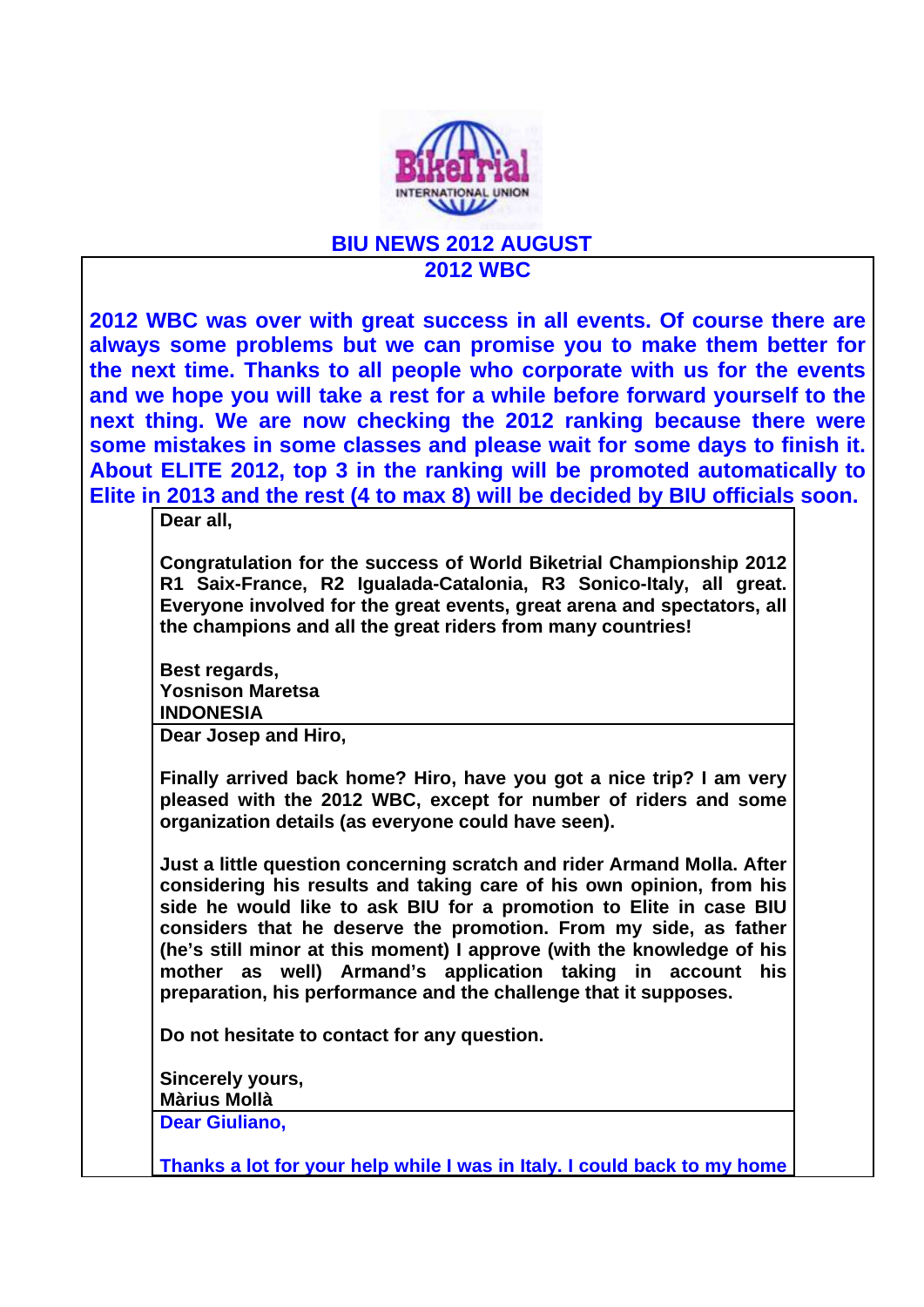|                     | the day before yesterday and fine.                                                                                                                                                                                                                                                                                                                                                                                                                |
|---------------------|---------------------------------------------------------------------------------------------------------------------------------------------------------------------------------------------------------------------------------------------------------------------------------------------------------------------------------------------------------------------------------------------------------------------------------------------------|
|                     | About Scratch ranking, it is not easy to remake. I found that the excel                                                                                                                                                                                                                                                                                                                                                                           |
|                     | file work sheet has been modified to the other file that I have no                                                                                                                                                                                                                                                                                                                                                                                |
|                     | support it. So I still cannot open and cannot finish remaking the final                                                                                                                                                                                                                                                                                                                                                                           |
|                     | Scratch ranking. I request you one thing. Could you send me the all                                                                                                                                                                                                                                                                                                                                                                               |
|                     | results of R3 and 2012 final ranking by scanned data from original                                                                                                                                                                                                                                                                                                                                                                                |
| results?            |                                                                                                                                                                                                                                                                                                                                                                                                                                                   |
|                     | <b>Sincerely yours,</b>                                                                                                                                                                                                                                                                                                                                                                                                                           |
| <b>Hiro</b>         |                                                                                                                                                                                                                                                                                                                                                                                                                                                   |
| Dear Hiro,          |                                                                                                                                                                                                                                                                                                                                                                                                                                                   |
| much Fabio.         | I am happy you are arrived without problem to your house. I hope that<br>trip of return was good. I send you the file that I have and I ask to Mr.<br>Fabio if can send you the excel file that we have. Maybe Excel file was<br>saved in "Excel 2003" format (xlsf not xls). Maybe need open it with<br>Office 2003 and save in XLS format. The old format of Excel. Fabio,<br>can you send me files ? They are on your computer, thank you very |
| Giuliano            | Sincerely yours,                                                                                                                                                                                                                                                                                                                                                                                                                                  |
|                     | Dear Giuliano, Radim, Stefan, Marius, Josep,                                                                                                                                                                                                                                                                                                                                                                                                      |
|                     |                                                                                                                                                                                                                                                                                                                                                                                                                                                   |
|                     | I just finished checking 2012 ranking and I found some mistake in                                                                                                                                                                                                                                                                                                                                                                                 |
|                     | Group B and Group A and SCRATCH. So I checked all classes again                                                                                                                                                                                                                                                                                                                                                                                   |
|                     | and modified. I hope you checked them and if no problem, this will be                                                                                                                                                                                                                                                                                                                                                                             |
|                     | the final official ranking.                                                                                                                                                                                                                                                                                                                                                                                                                       |
|                     | <b>Sincerely yours,</b>                                                                                                                                                                                                                                                                                                                                                                                                                           |
| <b>Hiro</b>         |                                                                                                                                                                                                                                                                                                                                                                                                                                                   |
| Dear Mishima        | 2012/8/10 jason <jason.dou@xbreaker.com></jason.dou@xbreaker.com>                                                                                                                                                                                                                                                                                                                                                                                 |
|                     | Would you send me the photos of 7 Categories for Final Ranking in                                                                                                                                                                                                                                                                                                                                                                                 |
|                     | Italy Awards Ceremony. If you have photo gallary of competition                                                                                                                                                                                                                                                                                                                                                                                   |
|                     | please also send me. I will make webpage for it. Thanks a lot.                                                                                                                                                                                                                                                                                                                                                                                    |
| <b>Best Regards</b> |                                                                                                                                                                                                                                                                                                                                                                                                                                                   |
| Jason               |                                                                                                                                                                                                                                                                                                                                                                                                                                                   |
| Dear jason          |                                                                                                                                                                                                                                                                                                                                                                                                                                                   |
|                     | I came back to Japan yesterday. I placed some video with 2012 WBC                                                                                                                                                                                                                                                                                                                                                                                 |
|                     | ITALY in yuotube. Please use it. There is the video of two players who                                                                                                                                                                                                                                                                                                                                                                            |
|                     | participated from China.                                                                                                                                                                                                                                                                                                                                                                                                                          |
| 10                  | 85 ZHAO<br>Xuan<br><b>CHINA</b>                                                                                                                                                                                                                                                                                                                                                                                                                   |
| 21<br>79            | <b>HUANG WuYu</b><br><b>CHINA</b>                                                                                                                                                                                                                                                                                                                                                                                                                 |
|                     |                                                                                                                                                                                                                                                                                                                                                                                                                                                   |
|                     | Two players were not used to a game in nature, but I was surprised at                                                                                                                                                                                                                                                                                                                                                                             |